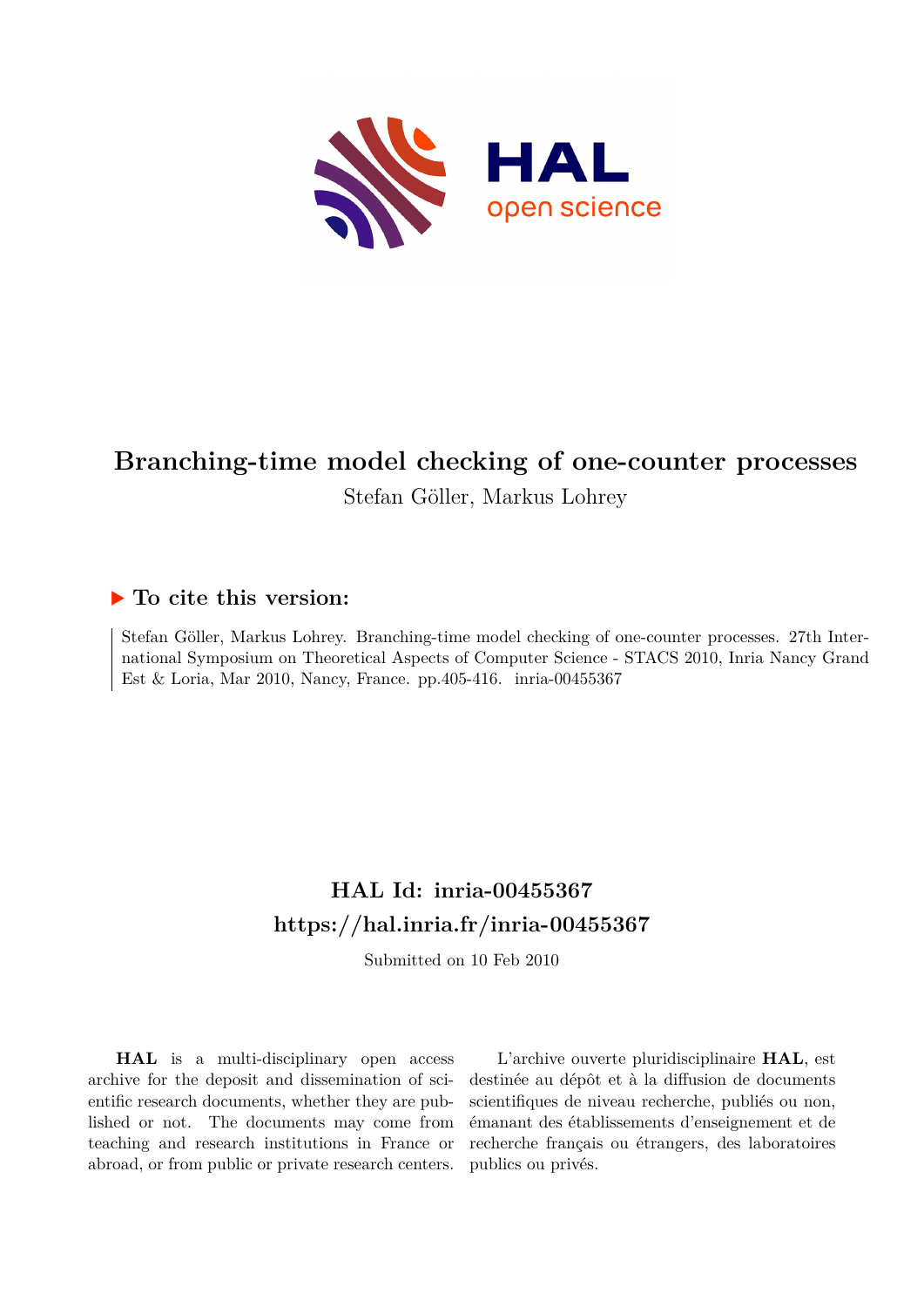## **BRANCHING-TIME MODEL CHECKING OF ONE-COUNTER PROCESSES**

STEFAN GÖLLER<sup>1</sup> AND MARKUS LOHREY<sup>2</sup>

<sup>1</sup> Universität Bremen, Fachbereich Mathematik und Informatik *E-mail address*: goeller@informatik.uni-bremen.de

 $2$  Universität Leipzig, Institut für Informatik *E-mail address*: lohrey@informatik.uni-leipzig.de

ABSTRACT. One-counter processes (OCPs) are pushdown processes which operate only on a unary stack alphabet. We study the computational complexity of model checking computation tree logic (CTL) over OCPs. A PSPACE upper bound is inherited from the modal  $\mu$ -calculus for this problem. First, we analyze the periodic behaviour of CTL over OCPs and derive a model checking algorithm whose running time is exponential only in the number of control locations and a syntactic notion of the formula that we call leftward until depth. Thus, model checking fixed OCPs against CTL formulas with a fixed leftward until depth is in P. This generalizes a result of the first author, Mayr, and To for the expression complexity of CTL's fragment EF. Second, we prove that already over some fixed OCP, CTL model checking is PSPACE-hard. Third, we show that there already exists a fixed CTL formula for which model checking of OCPs is PSPACE-hard. For the latter, we employ two results from complexity theory: (i) Converting a natural number in Chinese remainder presentation into binary presentation is in logspace-uniform  $NC^1$  and (ii) PSPACE is AC<sup>0</sup>-serializable. We demonstrate that our approach can be used to answer further open questions.

## **1. Introduction**

Pushdown automata (PDAs) (or recursive state machines) are a natural model for sequential programs with recursive procedure calls, and their verification problems have been studied extensively. The complexity of model checking problems for PDAs is quite well understood: The reachability problem for PDAs can be solved in polynomial time [4, 10]. Model checking modal  $\mu$ -calculus over PDAs was shown to be EXPTIME-complete in [29], and the global version of the model checking problem has been considered in [7, 21, 22]. The EXPTIME lower bound for model checking PDAs also holds for the simpler logic CTL and its fragment EG [28], even for a fixed formula (data complexity) [5] or a fixed PDA (expression complexity). On the other hand, model checking PDAs against the logic EF (another natural fragment of CTL) is PSPACE-complete [28], and again the lower bound still holds if either the formula or the PDA is fixed [4]. Model checking

*1998 ACM Subject Classification:* F.4.1; F.1.3.

*Key words and phrases:* model checking, computation tree logic, complexity theory. The second author would like to acknowledge the support by DFG research project GELO.



 $\circled{c}$  S. Göller and M. Lohrey CCC Creative Commons Attribution-NoDerivs License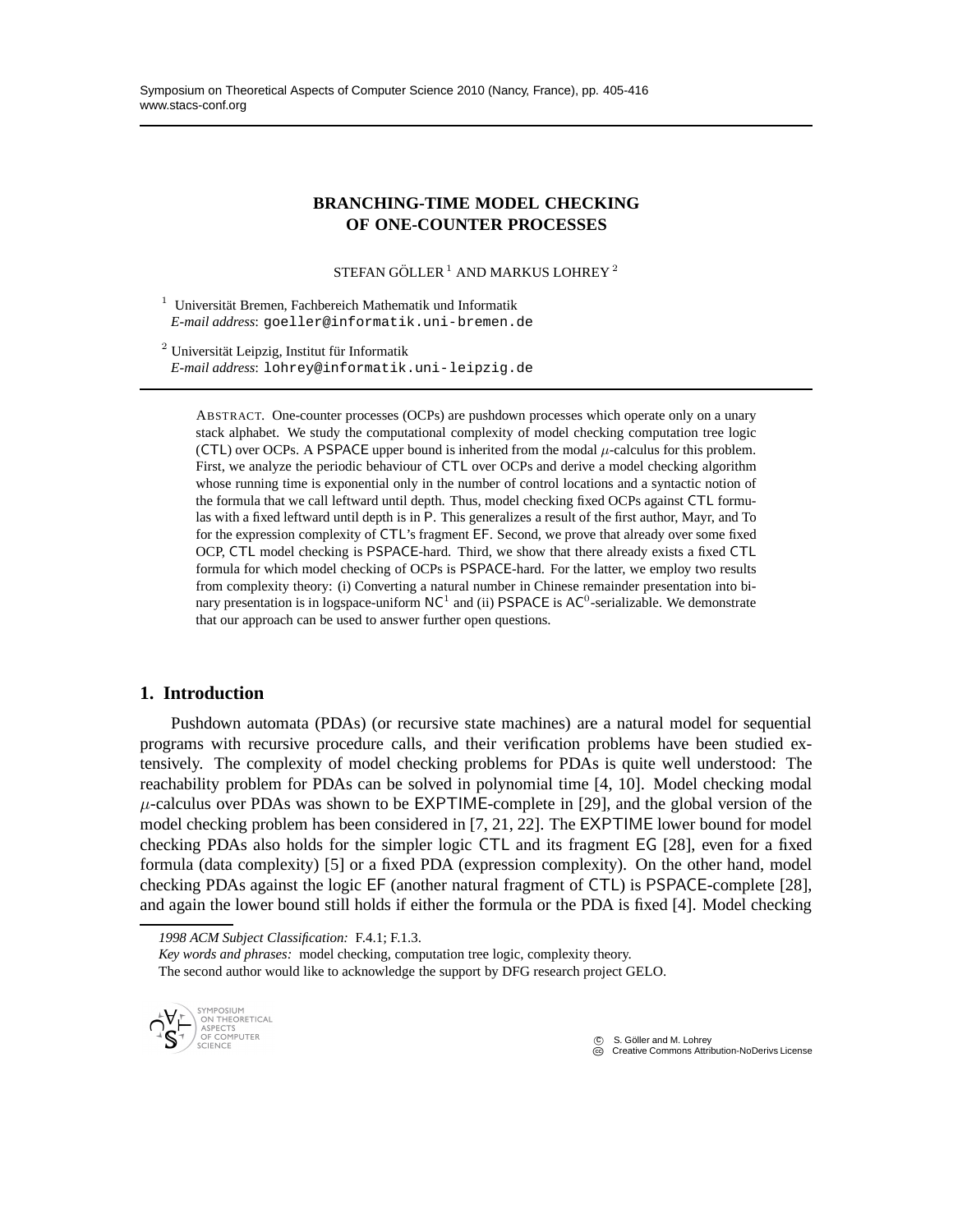problems for various fragments and extensions of PDL (Propositional Dynamic Logic) over PDAs were studied in [12].

One-counter processes (OCPs) are Minsky counter machines with just one counter. They can also be seen as a special case of PDAs with just one stack symbol, plus a non-removable bottom symbol which indicates an empty stack (and thus allows to test the counter for zero) and hence constitute a natural and fundamental computational model. In recent years, model checking problems for OCPs received increasing attention [13, 15, 23, 25]. Clearly, all upper complexity bounds carry over from PDAs. The question, whether these upper bounds can be matched by lower bounds was just recently solved for several important logics: Model checking modal  $\mu$ -calculus over OCPs is PSPACE-complete. The PSPACE upper bound was shown in [23], and a matching lower bound can easily be shown by a reduction from emptiness of alternating unary finite automata, which was shown to be PSPACE-complete in [18, 19]. This lower bound even holds if either the OCP or the formula is fixed. The situation becomes different for the fragment EF. In [13], it was shown that model checking EF over OCPs is in the complexity class  $P^{NP}$  (the class of all problems that can be solved on a deterministic polynomial time machine with access to an oracle from NP). Moreover, if the input formula is represented succinctly as a directed acyclic graph, then model checking EF over OCPs is also hard for  $P^{NP}$ . For the standard (and less succinct) tree representation for formulas, only hardness for the class  $P^{NP[log]}$  (the class of all problems that can be solved on a deterministic polynomial time machine which is allowed to make  $O(log(n))$  many queries to an oracle from NP) was shown in [13]. In fact, there already exists a fixed EF formula such that model checking this formula over a given OCP is hard for  $P^{\text{NP[log]}},$  i.e., the data complexity is  $P^{\text{NP[log]}}$ -hard.

In this paper we consider the model checking problem for CTL over OCPs. By the known upper bound for the modal  $\mu$ -calculus [23] this problem belongs to PSPACE. First, we analyze the combinatorics of CTL model checking over OCPs. More precisely, we analyze the periodic behaviour of the set of natural numbers that satisfy a given CTL formula in a given control location of the OCP (Thm. 4.1). By making use of Thm. 4.1, we can derive a model checking algorithm whose running time is exponential only in the number of control locations and a syntactic measure on CTL formulas that we call leftward until depth (Thm. 4.2). As a corollary, we obtain that model checking a fixed OCP against CTL formulas of fixed leftward until depth lies in P. This generalizes a recent result from [13], where it was shown that the expression complexity of EF over OCPs lies in P. Next, we focus on lower bounds. We show that model checking CTL over OCPs is PSPACE-complete, even if we fix either the OCP (Thm. 5.3) or the CTL formula (Thm. 7.2). The proof of Thm. 5.3 uses a reduction from QBF. We have to construct a fixed OCP for which we can construct for a given unary encoded number  $i$  CTL formulas that express, when interpreted over our fixed OCP, whether the current counter value is divisible by  $2^i$  and whether the  $i^{\text{th}}$  bit in the binary representation of the current counter value is 1, respectively. For the proof of Thm. 7.2 (PSPACE-hardness of data complexity for CTL) we use two techniques from complexity theory, which to our knowledge have not been applied in the context of verification so far: (i) the existence of small depth circuits for converting a number from Chinese remainder representation to binary representation and (ii) the fact that PSPACE-computations are serializable in a certain sense (see Sec. 6 for details). One of the main obstructions in getting lower bounds for OCPs is the fact that OCPs are well suited for testing divisibility properties of the counter value and hence can deal with numbers in Chinese remainder representation, but it is not clear how to deal with numbers in binary representation. Small depth circuits for converting a number from Chinese remainder representation to binary representation are the key in order to overcome this obstruction.

We are confident that our new lower bound techniques described above can be used for proving further lower bounds for OCPs. We present two other applications of our techniques in Sec. 8: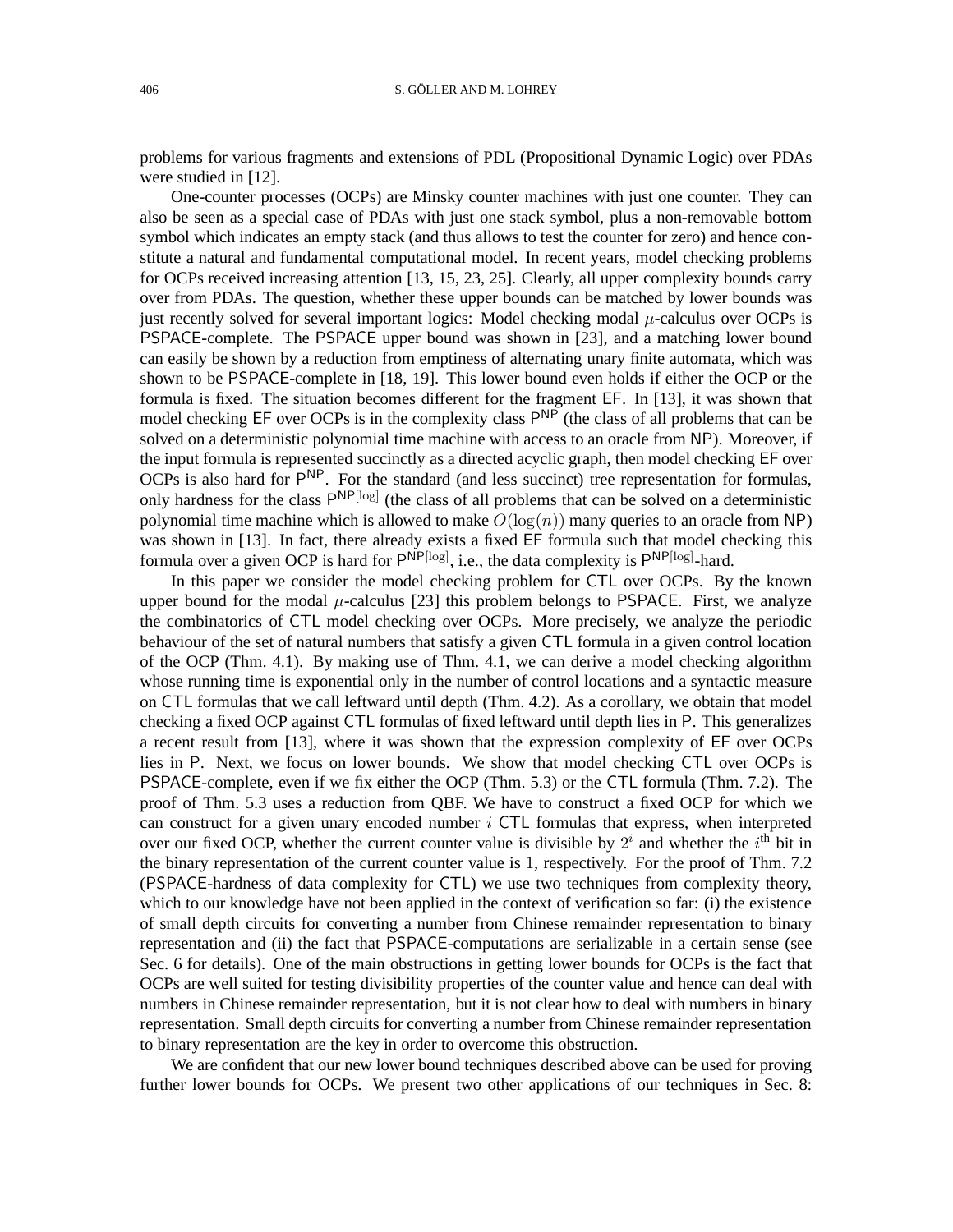(i) We show that model checking  $EF$  over OCPs is complete for  $P^{NP}$  even if the input formula is represented by a tree (Thm. 8.1) and thereby solve an open problem from [13]. (ii) We improve a lower bound on a decision problem for one-counter Markov decision processes from [6] (Thm. 8.2). The following table summarizes the picture on the complexity of model checking for PDAs and OCPs. Our new results are marked with (\*).

| Logic                                         | <b>PDA</b>              | <b>OCP</b>                       |
|-----------------------------------------------|-------------------------|----------------------------------|
| modal $\mu$ -calculus                         | EXPTIME-complete        | PSPACE-complete                  |
| modal $\mu$ -calculus, fixed formula          | <b>EXPTIME-complete</b> | PSPACE-complete                  |
| modal $\mu$ -calculus, fixed system           | EXPTIME-complete        | PSPACE-complete                  |
| CTL, fixed formula                            | EXPTIME-complete        | PSPACE-complete (*)              |
| CTL, fixed system                             | EXPTIME-complete        | PSPACE-complete (*)              |
| CTL, fixed system, fixed leftward until depth | <b>EXPTIME-complete</b> | in $P(*)$                        |
| EF                                            | PSPACE-complete         | $\overline{P^{NP}$ -complete (*) |
| EF, fixed formula                             | PSPACE-complete         | PNP[log]-hard, in PNP            |
| EF, fixed system                              | PSPACE-complete         | in P                             |

Missing proofs due to space restrictions can be found in the full version of this paper [14].

## **2. Preliminaries**

We denote the naturals by  $\mathbb{N} = \{0, 1, 2, \ldots\}$ . For  $i, j \in \mathbb{N}$  let  $[i, j] = \{k \in \mathbb{N} \mid i \le k \le j\}$  and  $[j] = [1, j]$ . In particular  $[0] = \emptyset$ . For  $n \in \mathbb{N}$  and  $i \ge 1$ , let bit<sub>i</sub> $(n)$  denote the i<sup>th</sup> least significant bit of the binary representation of n, i.e.,  $n = \sum_{i \geq 1} 2^{i-1} \cdot \text{bit}_i(n)$ . For every finite and non-empty subset  $M \subseteq \mathbb{N} \setminus \{0\}$ , define LCM(M) to be the *least common multiple* of all numbers in M. It is known that  $2^k \le LCM([k]) \le 4^k$  for all  $k \ge 9$  [20]. As usual, for a possibly infinite alphabet A,  $A^*$  (resp.  $A^{\omega}$ ) denotes the set of all finite (resp. infinite) words over A. Let  $A^{\infty} = A^* \cup A^{\omega}$ and  $A^+ = A^* \setminus {\varepsilon}$ , where  $\varepsilon$  is the empty word. The length of a finite word w is denoted by  $|w|$ . For a word  $w = a_1 a_2 \cdots a_n \in A^*$  (resp.  $w = a_1 a_2 \cdots \in A^{\omega}$ ) with  $a_i \in A$  and  $i \in [n]$  (resp.  $i \geq 1$ ), we denote by  $w_i$  the i<sup>th</sup> letter  $a_i$ . A nondeterministic finite automaton (NFA) is a tuple  $A = (S, \Sigma, \delta, s_0, S_f)$ , where S is a finite set of *states*,  $\Sigma$  is a *finite alphabet*,  $\delta \subseteq S \times \Sigma \times S$  is the *transition relation,*  $s_0 \in S$  is the *initial state,* and  $S_f \subseteq S$  is a set of *final states*. We assume some basic knowledge in complexity theory, see e.g. [1] for more details.

#### **3. One-counter processes and computation tree logic**

Fix a countable set P of *propositions*. A *transition system* is a triple  $T = (S, \{S_p \mid p \in \mathcal{P}\}, \rightarrow)$ , where S is the set of *states*,  $\rightarrow \subseteq S \times S$  is the set of *transitions* and  $S_p \subseteq S$  for all  $p \in \mathcal{P}$  with  $S_p = \emptyset$  for all but finitely many  $p \in \mathcal{P}$ . We write  $s_1 \to s_2$  instead of  $(s_1, s_2) \in \to$ . The set of all *finite* (resp. *infinite*) *paths* in T is  $path_{+}(T) = \{\pi \in S^{+} \mid \forall i \in [|\pi| - 1] : \pi_{i} \to \pi_{i+1}\}$  (resp.  $\text{path}_{\omega}(T) = \{ \pi \in S^{\omega} \mid \forall i \geq 1 : \pi_i \to \pi_{i+1} \}$ . For a subset  $U \subseteq S$  of states, a (finite or infinite) path  $\pi$  is called a *U*-path if  $\pi \in U^{\infty}$ .

A *one-counter process* (OCP) is a tuple  $\mathbb{O} = (Q, \{Q_p \mid p \in \mathcal{P}\}, \delta_0, \delta_{>0})$ , where Q is a finite set of *control locations*,  $Q_p \subseteq Q$  for all  $p \in P$  with  $Q_p = \emptyset$  for all but finitely many  $p \in P$ ,  $\delta_0 \subseteq Q \times \{0,1\} \times Q$  is a set of *zero transitions*, and  $\delta_{>0} \subseteq Q \times \{-1,0,1\} \times Q$  is a set of *positive transitions*. The *size* of the OCP  $\circledcirc$  is  $|\circledcirc| = |Q| + \sum_{p \in \mathcal{P}} |Q_p| + |\delta_0| + |\delta_{>0}|$ . The transition system defined by  $\mathbb{O}$  is  $T(\mathbb{O}) = (Q \times \mathbb{N}, \{Q_p \times \mathbb{N} \mid p \in \mathcal{P}\}, \rightarrow)$ , where  $(q, n) \rightarrow (q', n + k)$  if and only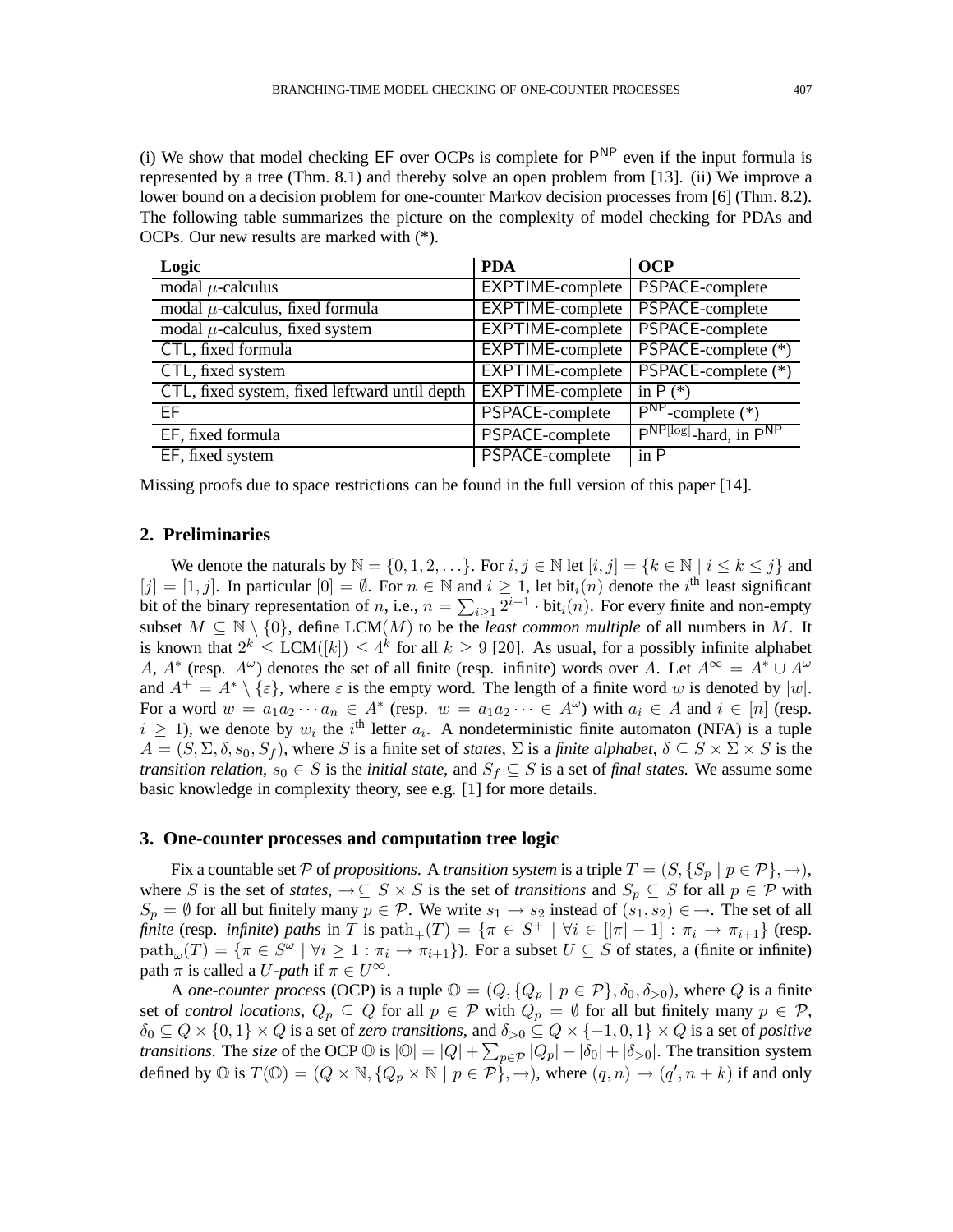if either  $n = 0$  and  $(q, k, q') \in \delta_0$ , or  $n > 0$  and  $(q, k, q') \in \delta_{> 0}$ . A *one-counter net* (OCN) is an OCP, where  $\delta_0 \subseteq \delta_{>0}$ . For  $(q, k, q') \in \delta_0 \cup \delta_{>0}$  we usually write  $q \stackrel{k}{\rightarrow} q'$ .

More details on the temporal logic CTL can be found for instance in [2]. *Formulas*  $\varphi$  of CTL are defined by the following grammar, where  $p \in \mathcal{P}$ :

$$
\varphi \quad ::= \quad p \mid \neg \varphi \mid \varphi \land \varphi \mid \exists X \varphi \mid \exists \varphi U \varphi \mid \exists \varphi W U \varphi.
$$

Given a transition system  $T = (S, \{S_p \mid p \in \mathcal{P}\}, \rightarrow)$  and a CTL formula  $\varphi$ , we define the semantics  $[\![\varphi]\!]_T \subseteq S$  by induction on the structure of  $\varphi$  as follows:  $[\![p]\!]_T = S_p$  for each  $p \in \mathcal{P}$ ,  $[\![\neg \varphi]\!]_T =$  $\widetilde{S} \,\check{\setminus}\, \llbracket \varphi \rrbracket_T, \, \llbracket \varphi_1 \wedge \varphi_2 \rrbracket_T = \llbracket \varphi_1 \rrbracket_T \cap \llbracket \varphi_2 \rrbracket_T, \, \llbracket \exists \mathsf{X} \varphi \rrbracket_T = \{ s \in S \mid \exists s' \in \llbracket \varphi \rrbracket_T : s \to s' \}, \, \llbracket \exists \varphi_1 \mathsf{\tilde{U}} \varphi_2 \rrbracket_T =$  $\{s \in S \mid \exists \pi \in \text{path}_{+}(T) : \pi_1 = s, \pi_{|\pi|} \in [\varphi_2]_T, \forall i \in [\pi] - 1] : \pi_i \in [\varphi_1]_T\},\ [\exists \varphi_1 \textsf{WU} \varphi_2]_T =$  $[\exists \varphi_1 \cup \varphi_2]_T \cup \{s \in S \mid \exists \pi \in \text{path}_{\omega}(T) : \pi_1 = s, \forall i \geq 1 : \pi_i \in [\![ \varphi_1 ]\!]_T\}$ . We also write  $(T, s) \models \varphi$ (or briefly  $s \models \varphi$  if T is clear from the context) for  $s \in [\varphi]_T$ . We introduce the usual abbreviations  $\varphi_1 \vee \varphi_2 = \neg(\neg \varphi_1 \wedge \neg \varphi_2), \forall X \varphi = \neg \exists X \neg \varphi, \exists F \varphi = \exists (p \vee \neg p) \cup \varphi, \text{ and } \exists G \varphi = \exists \varphi \textsf{WU}(p \wedge \neg p) \text{ for }$ some  $p \in \mathcal{P}$ . Formulas of the CTL-fragment EF are given by the following grammar, where  $p \in \mathcal{P}$ :  $\varphi ::= p \mid \neg \varphi \mid \varphi \land \varphi \mid \exists K \varphi \mid \exists F \varphi$ . The *size* of CTL formulas is defined as follows:  $|p| = 1$ ,  $|\neg\varphi|=|\exists X\varphi|=|\varphi|+1, |\varphi_1\wedge\varphi_2|=|\varphi_1|+|\varphi_2|+1, |\exists\varphi_1\mathsf{U}\varphi_2|=|\exists\varphi_1\mathsf{W}\mathsf{U}\varphi_2|=|\varphi_1|+|\varphi_2|+1.$ 

#### **4. CTL on OCPs: Periodic behaviour and upper bounds**

The goal of this section is to prove a periodicity property of CTL over OCPs, which implies an upper bound for CTL on OCPs, see Thm. 4.2. As a corollary, we state that for a fixed OCP, CTL model checking restricted to formulas of fixed leftward until depth (see the definition below) can be done in polynomial time. We define the *leftward until depth* lud of CTL formulas inductively as follows:  $\text{Ind}(p) = 0$  for  $p \in \mathcal{P}$ ,  $\text{Ind}(\neg \varphi) = \text{Ind}(\exists X \varphi) = \text{Ind}(\varphi)$ ,  $\text{Ind}(\varphi_1 \wedge \varphi_2) =$  $\max\{\text{lud}(\varphi_1), \text{lud}(\varphi_2)\}, \text{lud}(\exists \varphi_1 \mathsf{U} \varphi_2) = \text{lud}(\exists \varphi_1 \mathsf{W} \mathsf{U} \varphi_2) = \max\{\text{lud}(\varphi_1) + 1, \text{lud}(\varphi_2)\}.$  A similar definition of until depth can be found in [24], but there the until depth of  $\exists \varphi_1 \cup \varphi_2$  is 1 plus the maximum of the until depths of  $\varphi_1$  and  $\varphi_2$ . Note that  $\text{Ind}(\varphi) \leq 1$  for every EF formula  $\varphi$ .

Let us fix an OCP  $\mathbb{O} = (Q, \{Q_p \mid p \in \mathcal{P}\}, \delta_0, \delta_{>0})$  for the rest of this section. Let  $|Q| = k$  and define  $K = \text{LCM}([k])$  and  $K_{\varphi} = K^{\text{lud}(\varphi)}$  for each CTL formula  $\varphi$ .

#### **Theorem 4.1.** For all CTL formulas  $\varphi$ , all  $q \in Q$  and all  $n, n' > 2 \cdot |\varphi| \cdot k^2 \cdot K_{\varphi}$  with  $n \equiv n' \mod K_{\varphi}$ .  $(q,n) \in [\![\varphi]\!]_{T(\mathbb{O})} \iff (q,n') \in [\![\varphi]\!]_{T(\mathbb{O})}$  $(4.1)$

*Proof sketch.* We prove the theorem by induction on the structure of  $\varphi$ . We only treat the difficult case  $\varphi = \exists \psi_1 \mathsf{U} \psi_2$  here. Let  $T = \max\{2 \cdot |\psi_i| \cdot k^2 \cdot K_{\psi_i} \mid i \in \{1, 2\}\}\.$  Let us prove equivalence (4.1). Note that  $K_{\varphi} = LCM\{K \cdot K_{\psi_1}, K_{\psi_2}\}$  by definition. Let us fix an arbitrary control location  $q \in Q$  and naturals  $n, n' \in \mathbb{N}$  such that  $2 \cdot |\varphi| \cdot k^2 \cdot K_{\varphi} < n < n'$  and  $n \equiv n' \mod K_{\varphi}$ . We have to prove that  $(q, n) \in [\![\varphi]\!]_{T(\mathbb{O})}$  if and only if  $(q, n') \in [\![\varphi]\!]_{T(\mathbb{O})}$ . For this, let  $d = n' - n$ , which is a multiple of  $K_{\varphi}$ . We only treat the "if"-direction here and recommend the reader to consult [14] for helpful illustrations. So let us assume that  $(q, n') \in [\![\varphi]\!]_{T(\mathbb{O})}$ . To prove that  $(q, n) \in [\![\varphi]\!]_{T(\mathbb{O})}$ , we will use the following claim.

*Claim:* Assume some  $[\![\psi_1]\!]_{T(\mathbb{O})}$ -path  $\pi = [(q_1, n_1) \to (q_2, n_2) \to \cdots \to (q_l, n_l)]$  with  $n_i > T$ for all  $i \in [l]$  and  $n_1 - n_l \geq k^2 \cdot K \cdot K_{\psi_1}$ . Then there exists a  $[\![\psi_1]\!]_{T(\mathbb{O})}$ -path from  $(q_1, n_1)$  to  $(q_l, n_l + K \cdot K_{\psi_1})$ , whose counter values are all strictly above  $T + K \cdot K_{\psi_1}$ .

The claim tells us that paths that lose height at least  $k^2 \cdot K \cdot K_{\psi_1}$  and whose states all have counter values strictly above T can be flattened (without changing the starting state) by height  $K \cdot K_{\psi_1}$ .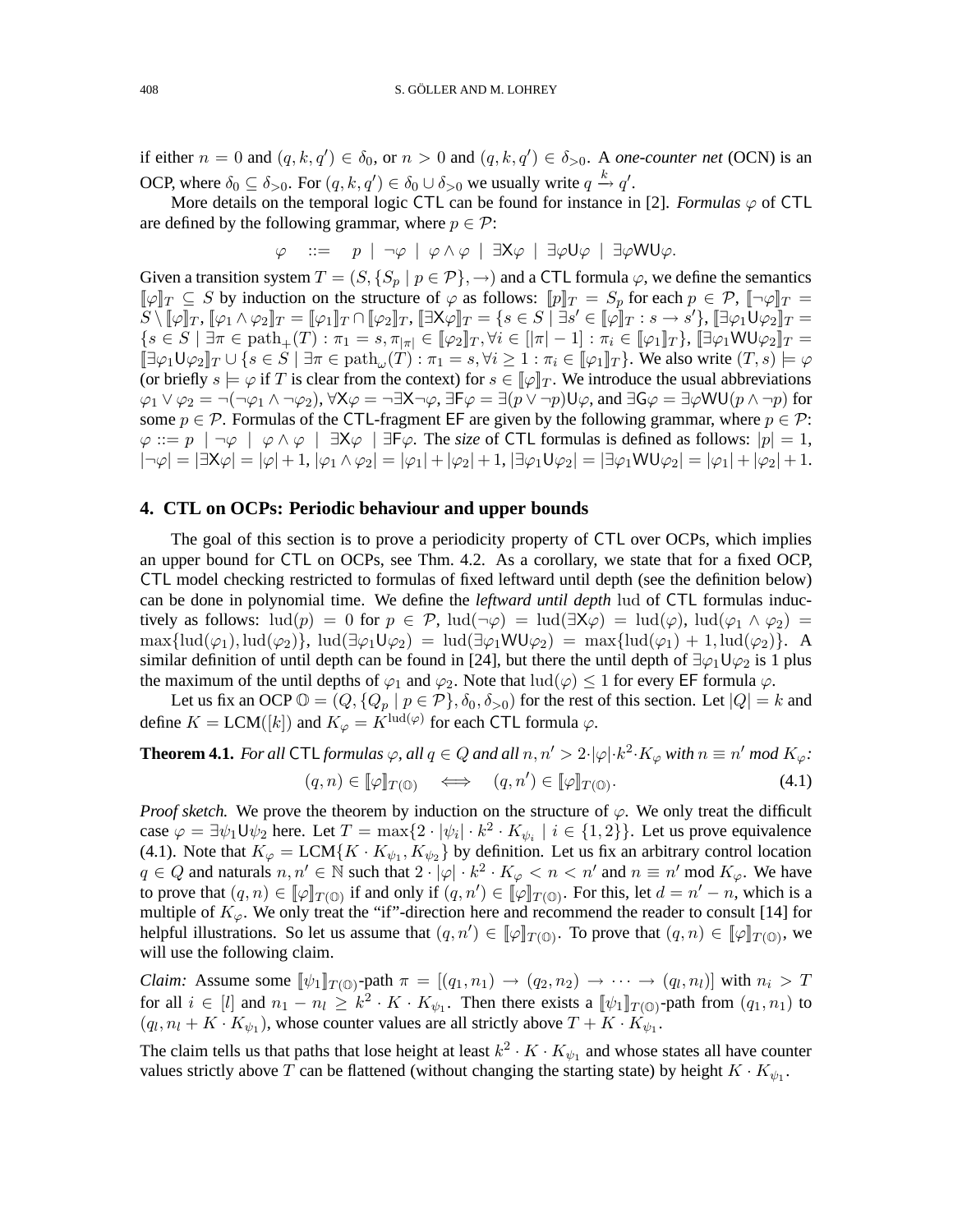*Proof of the claim.* For each counter value  $h \in \{n_i \mid i \in [l]\}$  that appears in  $\pi$ , let  $\mu(h)$  =  $\min\{i \in [l] \mid n_i = h\}$  denote the minimal position in  $\pi$  whose corresponding state has counter value h. Define  $\Delta = k \cdot K_{\psi_1}$ . We will be interested in  $k \cdot K$  many consecutive intervals (of counter values) each of size  $\Delta$ . Define the bottom  $b = n_1 - (k \cdot K) \cdot \Delta$ . Formally, an *interval* is a set  $I_i = [b + (i - 1) \cdot \Delta, b + i \cdot \Delta]$  for some  $i \in [k \cdot K]$ . Since each interval has size  $\Delta = k \cdot K_{\psi_1}$ , we can think of each interval  $I_i$  to consist of k consecutive *sub-intervals* of size  $K_{\psi_1}$  each. Note that each sub-interval has two extremal elements, namely its *upper* and *lower boundary*. Thus all k sub-intervals have  $k + 1$  boundaries in total. Hence, by the pigeonhole principle, for each interval  $I_i$ , there exists some  $c_i \in [k]$  and two distinct boundaries  $\beta(i,1) > \beta(i,2)$  of distance  $c_i \cdot K_{\psi_1}$ such that the control location of  $\pi$ 's earliest state of counter value  $\beta(i,1)$  agrees with the control location of  $\pi$ 's earliest state of counter value  $\beta(i, 2)$ , i.e., formally  $q_{\mu(\beta(i,1))} = q_{\mu(\beta(i,2))}$ . Observe that flattening the path  $\pi$  by gluing together  $\pi$ 's states at position  $\mu(\beta(i, 1))$  and  $\mu(\beta(i, 2))$  (for this, we add  $c_i \cdot K_{\psi_1}$  to each counter value at a position  $\geq \beta(i, 2)$  still results in a  $[\![\psi_1]\!]_{T(\mathbb{O})}$ -path by induction hypothesis, since we reduced the height of  $\pi$  by a multiple of  $K_{\psi_1}$ . Our overall goal is to flatten  $\pi$  by gluing together states only of certain intervals such that we obtain a path whose height is in total by precisely  $K \cdot K_{\psi_1}$  smaller than  $\pi$ 's. Recall that there are  $k \cdot K$  many intervals. By the pigeonhole principle there is some  $c \in [k]$  such that  $c_i = c$  for at least K many intervals  $I_i$ . By gluing together  $\frac{K}{c} \in \mathbb{N}$  pairs of states of distance  $c \cdot K_{\psi_1}$  each, we reduce  $\pi$ 's height by exactly K  $\frac{\kappa}{c} \cdot c \cdot K_{\psi_1} = K \cdot K_{\psi_1}$ . This proves the claim.

Let us finish the proof the "if"-direction. Since by assumption  $(q, n') \in [\![\varphi]\!]_{T(\mathbb{O})}$ , there exists a finite path  $\pi = (q_1, n_1) \rightarrow (q_2, n_2) \rightarrow \cdots \rightarrow (q_l, n_l)$ , where  $\pi[1, l-1]$  is a  $[\![\psi_1]\!]_{T(\mathbb{O})}$ -path,  $(q, n') = (q_1, n_1)$ , and where  $(q_l, n_l) \in [\![\psi_2]\!]_{T(\mathbb{O})}$ . To prove  $(q, n) \in [\![\varphi]\!]_{T(\mathbb{O})}$ , we will assume that  $n_j > T$  for each  $j \in [l]$ . The case when  $n_j = T$  for some  $j \in [l]$  can be proven similarly. Assume first that the path  $\pi[1,l-1]$  contains two states whose counter difference is at least  $k^2 \cdot K \cdot K_{\psi_1} + K_{\varphi_2}$ which is (strictly) greater than  $k^2 \cdot K \cdot K_{\psi_1}$ . Since  $K_{\varphi}$  is a multiple of  $K \cdot K_{\psi_1}$  by definition, we can apply the above claim  $\frac{K_{\varphi}}{K \cdot K_{\psi_1}} \in \mathbb{N}$  many times to  $\pi[1, l-1]$ . This reduces the height by  $K_{\varphi}$ . We repeat this flattening process of  $\pi[1,l-1]$  by height  $K_{\varphi}$  as long as possible, i.e., until any two states have counter difference smaller than  $k^2 \cdot K \cdot K_{\psi_1} + K_\varphi$ . Let  $\sigma$  denote the  $[\![\psi_1]\!]_{T(\mathbb{O})}$ -path starting in  $(q, n')$  that we obtain from  $\pi[1, l - 1]$  by this process. Thus,  $\sigma$  ends in some state, whose counter value is congruent  $n_{l-1}$  modulo  $K_{\varphi}$  (since we flattened  $\pi[1,l-1]$  by a multiple of  $K_{\varphi}$ ). Since  $K_{\varphi}$ is in turn a multiple of  $K_{\psi_2}$ , we can build a path  $\sigma'$  which extends the path  $\sigma$  by a single transition to some state that satisfies  $\psi_2$  by induction hypothesis. Moreover, by our flattening process, the counter difference between any two states in  $\sigma'$  is at most  $k^2 \cdot K \cdot K_{\psi_1} + K_{\varphi} \leq 2 \cdot k^2 \cdot K_{\varphi}$ . Recall that  $T = \max\{2 \cdot |\psi_i| \cdot k^2 \cdot K_{\psi_i} \mid i \in \{1, 2\}\}\.$  As

$$
n > 2 \cdot |\varphi| \cdot k^2 \cdot K_{\varphi} = 2 \cdot (|\varphi| - 1 + 1) \cdot k^2 \cdot K_{\varphi} \geq T + 2 \cdot k^2 \cdot K_{\varphi},
$$

it follows that the path that results from  $\sigma'$  by subtracting d from each counter value (this path starts in  $(q, n)$ ) is strictly above T. Moreover, since d is a multiple of  $K_{\psi_1}$  and  $K_{\psi_2}$ , this path witnesses  $(q, n) \in [\![\varphi]\!]_{T(\mathbb{O})}$  by induction hypothesis.

The following result can be obtained basically by using the standard model checking algorithm for CTL on finite systems (see e.g. [2]) in combination with Thm. 4.1.

**Theorem 4.2.** *For a given one-counter process*  $\mathbb{O} = (Q, \{Q_p \mid p \in \mathcal{P}\}, \delta_0, \delta_{>0})$ *, a* CTL *formula*  $\varphi$ , a control location  $q \in Q$ , and  $n \in \mathbb{N}$  given in binary, one can decide  $(q, n) \in [\![\varphi]\!]_{T(\mathbb{O})}$  in time  $O(\log(n) + |Q|^3 \cdot |\varphi|^2 \cdot 4^{|Q| \cdot \text{Ind}(\varphi)} \cdot |\delta_0 \cup \delta_{>0}|).$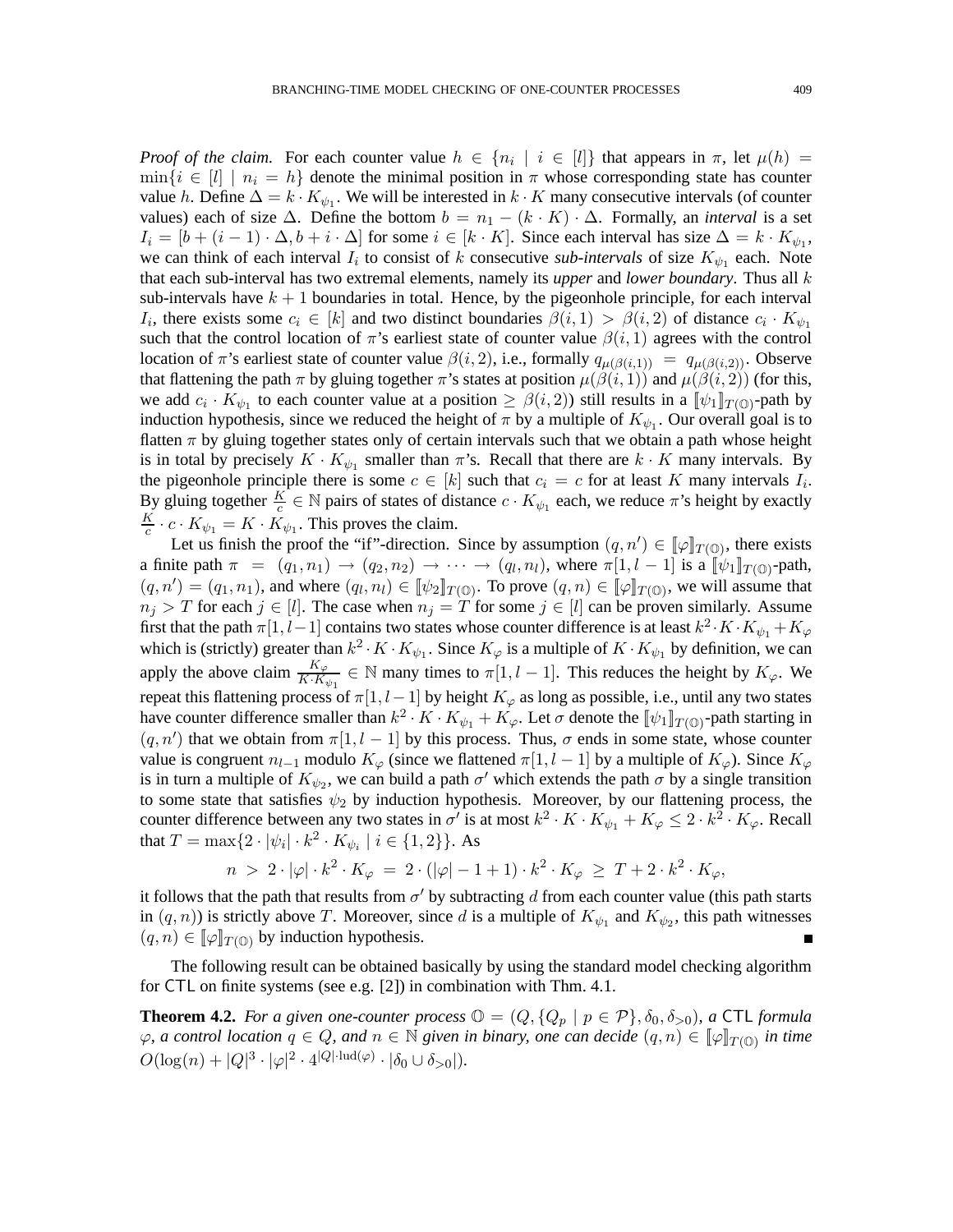

Figure 1: The one-counter net O for which CTL model checking is PSPACE-hard

As a corollary, we can deduce that for every fixed OCP  $\mathbb{O}$  and every fixed k the question if for a given state s and a given CTL formula  $\varphi$  with  $\text{Ind}(\varphi) \leq k$ , we have  $(T(\mathbb{O}), s) \models \varphi$ , is in P. This generalizes a result from [13], stating that the expression complexity of EF over OCPs is in P.

## **5. Expression complexity for CTL is hard for PSPACE**

The goal of this section is to prove that model checking CTL is PSPACE-hard already over a fixed OCN. We show this via a reduction from the well-known PSPACE-complete problem QBF. Our lower bound proof is separated into three steps. In step one, we define a family of CTL formulas  $(\varphi_i)_{i\geq 1}$  such that over the fixed OCN  $\mathbb O$  that is depicted in Fig. 1 we can express (non-)divisibility by  $2^i$ . In step two, we define a family of CTL formulas  $(\psi_i)_{i\geq 1}$  such that over  $\mathbb O$  we can express if the  $i<sup>th</sup>$  bit in the binary representation of a natural is set to 1. In our final step, we give the reduction from QBF. For step one, we need the following simple fact which characterizes divisibility by powers of two (recall that  $[n] = \{1, \ldots, n\}$ , in particular  $[0] = \emptyset$ ):

 $\forall n \geq 0, i \geq 1$ : 2<sup>*i*</sup> divides  $n \Leftrightarrow (2^{i-1} \text{ divides } n \wedge |\{n' \in [n] \mid 2^{i-1} \text{ divides } n'\}| \text{ is even})$  (5.1)

The set of propositions of  $\mathbb O$  in Fig. 1 coincides with its control locations. Recall that  $\mathbb O$ 's zero transitions are denoted by  $\delta_0$  and  $\mathbb{O}$ 's positive transitions are denoted by  $\delta_{>0}$ . Since  $\delta_0 \subseteq \delta_{>0}$ ,  $\mathbb{O}$  is indeed an OCN. Note that both t and  $\bar{t}$  are control locations of  $\mathbb{O}$ . Now we define a family of CTL formulas  $(\varphi_i)_{i\geq 1}$  such that for each  $n \in \mathbb{N}$  we have: (i)  $(t, n) \models \varphi_i$  if and only if  $2^i$  divides n and (ii)  $(\bar{t}, n) \models \varphi_i$  if and only if  $2^i$  does *not* divide n. On first sight, it might seem superfluous to let the control location t represent divisibility by powers of two and the control location  $\bar{t}$  to represent non-divisibility by powers of two since CTL allows negation. However the fact that we have *only one* family of formulas  $(\varphi_i)_{i>1}$  to express both divisibility and non-divisibility is a crucial technical subtlety that is necessary in order to avoid an exponential blowup in formula size. By making use of (5.1), we construct the formulas  $\varphi_i$  inductively. First, let us define the auxiliary formulas test  $= t \vee \overline{t}$ and  $\varphi_{\diamond} = q_0 \vee q_1 \vee q_2 \vee q_3$ . Think of  $\varphi_{\diamond}$  to hold in those control locations that altogether are situated in the "diamond" in Fig. 1. We define

$$
\varphi_1 = \text{ test } \land \exists \mathsf{X} \ (f \land \mathsf{EF}(f \land \neg \exists \mathsf{X} g)) \text{ and}
$$

$$
\varphi_i = \text{ test } \land \exists \mathsf{X} \ (\exists (\varphi_\diamond \land \exists \mathsf{X} \varphi_{i-1}) \ \mathsf{U} \ (q_0 \land \neg \exists \mathsf{X} q_1)) \text{ for } i > 1.
$$

Since  $\varphi_{i-1}$  is only used once in  $\varphi_i$ , we get  $|\varphi_i| \in O(i)$ . The following lemma states the correctness of the construction.

**Lemma 5.1.** *Let*  $n > 0$  *and*  $i > 1$ *. Then* 

•  $(t, n) \models \varphi_i$  *if and only if*  $2^i$  *divides n.*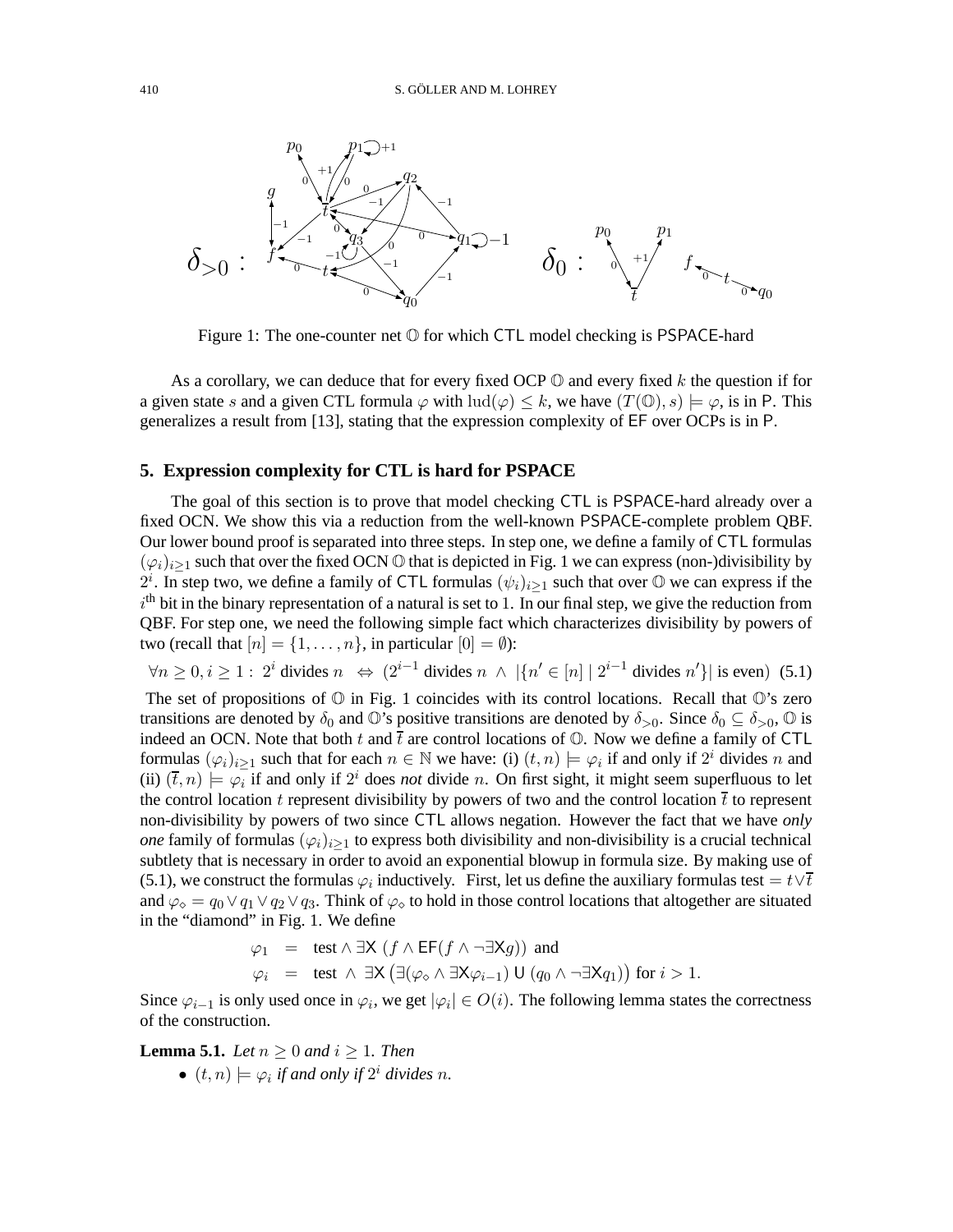## •  $(\overline{t}, n) \models \varphi_i$  *if and only if*  $2^i$  *does not divide n.*

*Proof sketch.* The lemma is proved by induction on i. The induction base for  $i = 1$  is easy to check. For  $i > 1$ , observe that  $\varphi_i$  can only be true either in control location t or  $\bar{t}$ . Note that the formula right to the until symbol in  $\varphi_i$  expresses that we are in  $q_0$  and that the current counter value is zero. Also note that the formula left to the until symbol requires that  $\varphi_{\diamond}$  holds, i.e., we are always in one of the four "diamond control locations". In other words, we decrement the counter by moving along the diamond control locations (by possibly looping at  $q_1$  and  $q_3$ ) and always check if  $\exists X \varphi_{i-1}$  holds, just until we are in  $q_0$  and the counter value is zero. Since there are transitions from  $q_1$  and  $q_3$  to  $\bar{t}$ (but not to t), the induction hypothesis implies that the formula  $\exists X\varphi_{i-1}$  can be only true in  $q_1$  and  $q_3$  as long as the current counter value is not divisible by  $2^{i-1}$ . Similarly, since there are transitions from  $q_0$  and  $q_2$  to t (but not to  $\overline{t}$ ), the induction hypothesis implies that the formula  $\exists X \varphi_{i-1}$  can be only true in  $q_0$  and  $q_2$  if the current counter value is divisible by  $2^{i-1}$ . With (5.1) this implies the lemma.

For expressing if the  $i<sup>th</sup>$  bit of a natural is set to 1, we make use of the following simple fact:

$$
\forall n \ge 0, i \ge 1 : \text{bit}_i(n) = 1 \iff |\{n' \in [n] \mid 2^{i-1} \text{ divides } n'\}| \text{ is odd}
$$
 (5.2)

Let us now define a family of CTL formulas  $(\psi_i)_{i\geq 1}$  such that for each  $n \in \mathbb{N}$  we have bit $i(n) = 1$ if and only if  $(\overline{t},n) \models \psi_i$ . We set  $\psi_1 = \varphi_1$  and  $\psi_i = \overline{t} \wedge \exists X ((q_1 \vee q_2) \wedge \mu_i)$ , where  $\mu_i =$  $\exists (\varphi \circ \land \exists X \varphi_{i-1}) \cup (q_0 \land \neg \exists X q_1)$  for each  $i > 1$ . Due to the construction of  $\psi_i$  and since  $|\varphi_i| \in O(i)$ , we obtain that  $|\psi_i| \in O(i)$ . The following lemma states the correctness of the construction.

**Lemma 5.2.** *Let*  $n \geq 0$  *and let*  $i \geq 1$ *. Then*  $(\overline{t}, n) \models \psi_i$  *if and only if bit<sub>i</sub>* $(n) = 1$ *.* 

Let us sketch the final step of the reduction from QBF. For this, let us assume some quantified Boolean formula  $\alpha = Q_k x_k Q_{k-1} x_{k-1} \cdots Q_1 x_1 : \beta(x_1, \ldots, x_k)$ , where  $\beta$  is a Boolean formula over variables  $\{x_1,\ldots,x_k\}$  and  $Q_i \in \{\exists,\forall\}$  is a quantifier for each  $i \in [k]$ . Think of each truth assignment  $\vartheta : \{x_1, \ldots, x_k\} \to \{0, 1\}$  to correspond to the natural number  $n(\vartheta) \in [0, 2^k - 1]$ , where  $bit_i(n(\vartheta)) = 1$  if and only if  $\vartheta(x_i) = 1$ , for each  $i \in [k]$ . Let  $\beta$  be the CTL formula that is obtained from  $\beta$  by replacing each occurrence of  $x_i$  by  $\psi_i$ , which corresponds to applying Lemma 5.2. It remains to describe how we deal with quantification. Think of this as to consecutively incrementing the counter from state  $(\bar{t}, 0)$  as follows. First, setting the variable  $x_k$  to 1 will correspond to adding  $2^{k-1}$  to the counter and getting to state  $(\bar{t}, 2^{k-1})$ . Setting  $x_k$  to 0 on the other hand will correspond to adding 0 to the counter and hence remaining in state  $(\bar{t}, 0)$ . Next, setting  $x_{k-1}$  to 1 corresponds to adding to the current counter value  $2^{k-2}$ , whereas setting  $x_{k-1}$  to 0 corresponds to adding 0, as expected. These incrementation steps can be achieved using the formulas  $\varphi_i$  from Lemma 5.1. Finally, after setting variable  $x_1$  either to 0 or 1, we verify if the CTL formula  $\hat{\beta}$  holds. Formally, let  $\bigcirc_i = \wedge$  if  $Q_i = \exists$  and  $\bigcirc_i = \rightarrow$  if  $Q_i = \forall$  for each  $i \in [k]$  (recall that  $Q_k, \ldots, Q_1$  are the quantifiers of our quantified Boolean formula  $\alpha$ ). Let  $\theta_1 = Q_1 \mathsf{X}((p_0 \vee p_1) \bigcirc_1 \exists \mathsf{X} \widehat{\beta})$  and for  $i \in [2, k]$ :

$$
\theta_i = Q_i \mathsf{X} \left( (p_0 \vee p_1) \bigcirc_i \exists \left( (p_0 \vee \exists \mathsf{X} \, (\overline{t} \wedge \varphi_{i-1})) \mathsf{U} \, (\overline{t} \wedge \neg \varphi_{i-1} \wedge \theta_{i-1})) \right) \right).
$$

Then, it can be show that  $\alpha$  is valid if and only if  $(\bar{t},0) \in [\![\theta_k]\!]_{T(\mathbb{O})}$ .

**Theorem 5.3.** CTL *model checking of the fixed OCN* O *from Fig. 1 is* PSPACE*-hard.*

Note that the constructed CTL formula has leftward until depth that depends on the size of  $\alpha$ . By Thm. 4.2 this cannot be avoided unless P = PSPACE. Observe that in order to express divisibility by powers of two, our CTL formulas  $(\varphi_i)_{i>0}$  have linearly growing leftward until depth.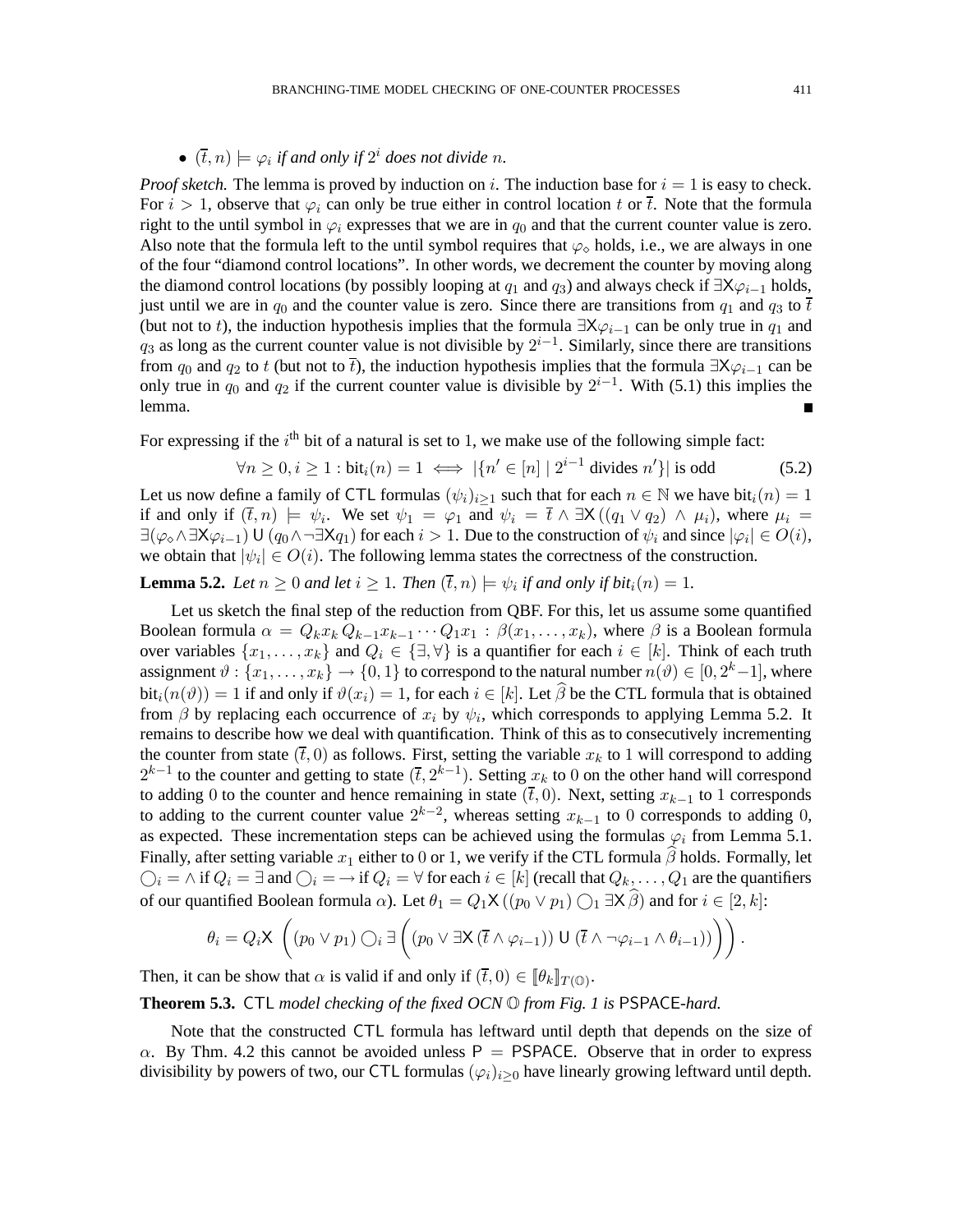#### **6. Tools from complexity theory**

For Sec. 7 and 8 we need some concepts from complexity theory. By  $P^{NP[log]}$  we denote the class of all problems that can be solved on a polynomially time bounded deterministic Turing machines which can have access to an NP-oracle only logarithmically many times, and by P<sup>NP</sup> the corresponding class without the restriction to logarithmically many queries. Let us briefly recall the definition of the circuit complexity class  $NC^1$ , more details can be found in [26]. We consider Boolean circuits  $C = C(x_1, \ldots, x_n)$  built up from AND- and OR-gates. Each input gate is labeled with a variable  $x_i$  or a negated variable  $\neg x_i$ . The output gates are linearly ordered. Such a circuit computes a function  $f_C: \{0,1\}^n \to \{0,1\}^m$ , where m is the number of output gates, in the obvious way. The *fan-in of a circuit* is the maximal number of incoming wires of a gate in the circuit. The *depth of a circuit* is the number of gates along a longest path from an input gate to an output gate. A *logspace-uniform* NC<sup>1</sup>-circuit family is a sequence  $(C_n)_{n\geq 1}$  of Boolean circuits such that for some polynomial  $p(n)$  and constant c: (i)  $C_n$  contains at most  $p(n)$  many gates, (ii) the depth of  $C_n$  is at most  $c \cdot \log(n)$ , (iii) the fan-in of  $C_n$  is at most 2, (iv) for each m there is at most one circuit in  $(C_n)_{n\geq 1}$  with exactly m input gates, and (v) there exists a logspace transducer that computes on input  $\overline{1}^n$  a representation (e.g. as a node-labeled graph) of the circuit  $C_n$ . Such a circuit family computes a partial mapping on  $\{0,1\}^*$  in the obvious way (note that we do not require to have for every  $n \geq 0$  a circuit with exactly n input gates in the family, therefore the computed mapping is in general only partially defined). In the literature on circuit complexity one can find more restrictive notions of uniformity, see e.g. [26], but logspace uniformity suffices for our purposes. In fact, polynomial time uniformity suffices for proving our lower bounds w.r.t. polynomial time reductions.

For  $m \geq 1$  and  $0 \leq M \leq 2^m - 1$  let  $\text{BIN}_m(M) = \text{bit}_m(M) \cdots \text{bit}_1(M) \in \{0, 1\}^m$  denote the *m*-bit binary representation of M. Let  $p_i$  denote the i<sup>th</sup> prime number. It is well-known that the i<sup>th</sup> prime requires  $O(\log(i))$  bits in its binary representation. For a number  $0 \leq M < \prod_{i=1}^{m} p_i$ we define the *Chinese remainder representation*  $CRR_m(M)$  as the Boolean tuple  $CRR_m(M)$  =  $(x_{i,r})_{i\in[m],0\leq r\leq p_i}$  with  $x_{i,r}=1$  if M mod  $p_i=r$  and  $x_{i,r}=0$  else. By the following theorem, one can transform a Chinese remainder representation very efficiently into binary representation.

**Theorem 6.1** ([9]). *There is a logspace-uniform*  $NC^1$ -circuit family  $(B_m((x_{i,r})_{i\in[m],0\leq r$ *such that for every*  $m \geq 1$ ,  $B_m$  *has*  $m$  *output gates and for every*  $0 \leq M < \prod_{i=1}^{m} p_i$  *we have that*  $B_m(\text{CRR}_m(M)) = \text{BIN}_m(M \text{ mod } 2^m).$ 

By [17], we could replace logspace-uniform  $NC<sup>1</sup>$ -circuits in Thm. 6.1 even by DLOGTIMEuniform  $TC^0$ -circuits. The existence of a P-uniform NC<sup>1</sup>-circuit family for converting from Chinese remainder representation to binary representation was already shown in [3]. Usually the Chinese remainder representation of M is the tuple  $(r_i)_{i \in [m]}$ , where  $r_i = M \mod p_i$ . Since the primes  $p_i$ will be always given in unary notation, there is no essential difference between this representation and our Chinese remainder representation. The latter is more suitable for our purpose.

The following definition of  $NC<sup>1</sup>$ -serializability is a variant of the more classical notion of serializability [8, 16], which fits our purpose better. A language L is  $NC<sup>1</sup>$ -serializable if there exists an NFA A over the alphabet  $\{0, 1\}$ , a polynomial  $p(n)$ , and a logspace-uniform NC<sup>1</sup>-circuit family  $(C_n)_{n\geq 0}$ , where  $C_n$  has exactly  $n+p(n)$  many inputs and one output, such that for every  $x \in \{0,1\}^n$ we have  $x \in L$  if and only if  $C_n(x, 0^{p(n)}) \cdots C_n(x, 1^{p(n)}) \in L(A)$ , where " $\cdots$ " refers to the lexicographic order on  $\{0,1\}^{p(n)}$ . With this definition, it can be shown that all languages in PSPACE are NC<sup>1</sup>-serializable. A proof can be found in the appendix of [14]; it is just a slight adaptation of the proofs from [8, 16].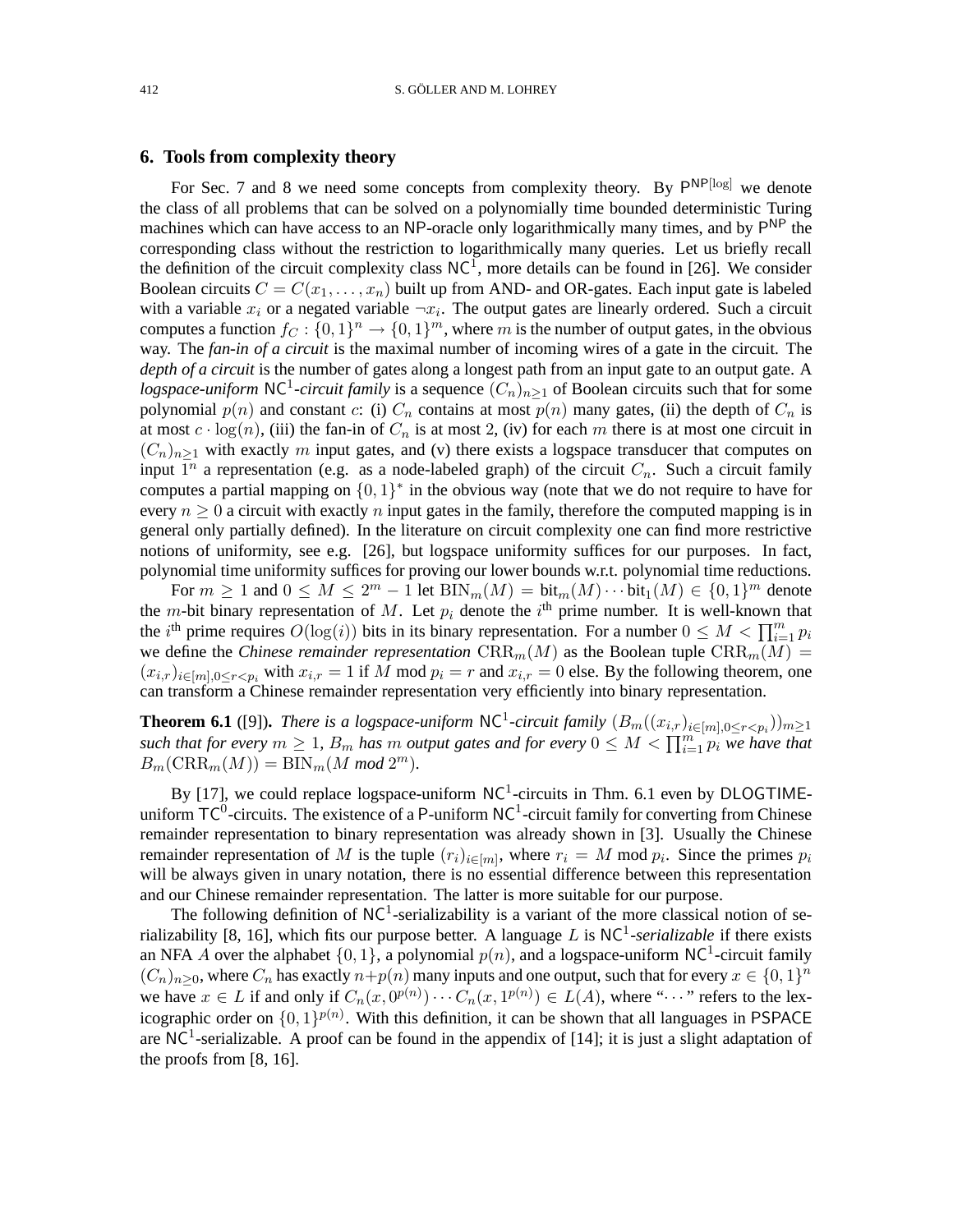## **7. Data complexity for CTL is hard for PSPACE**

In this section, we prove that also the data complexity of CTL over OCNs is hard for PSPACE and therefore PSPACE-complete by the known upper bounds for the modal  $\mu$ -calculus [23]. Let us fix the set of propositions  $\mathcal{P} = {\alpha, \beta, \gamma}$  for this section. In the following, w.l.o.g. we allow in  $\delta_0$  (resp. in  $\delta_{>0}$ ) transitions of the kind  $(q, k, q')$ , where  $k \in \mathbb{N}$  (resp.  $k \in \mathbb{Z}$ ) is given in unary representation with the expected intuitive meaning.

**Proposition 7.1.** *For the fixed* EF *formula*  $\varphi = (\alpha \rightarrow \exists X(\beta \land \text{EF}(\neg \exists X\gamma)))$  *the following problem can be solved with a logspace transducer:*

*INPUT: A list*  $p_1, \ldots, p_m$  *of the first* m *consecutive (unary encoded) prime numbers and a Boolean formula*  $F = F((x_{i,r})_{i \in [m], 0 \le r < p_i})$ 

*OUTPUT: An OCN*  $\mathbb{O}(F)$  *with distinguished control locations* in *and* out, *such that for every num* $ber\, 0\leq M< \prod_{i=1}^m p_i$  we have that  $\widetilde{F}(\mathrm{CRR}_m(M))=1$  if and only if there exists a  $[\![\varphi]\!]_{T(\mathbb{O}(F))}$ -path *from* (in, *M*) *to* (out, *M*) *in the transition system*  $T(\mathbb{O}(F))$ *.* 

*Proof.* W.l.o.g., negations occur in F only in front of variables. Then additionally, a negated variable  $\neg x_{i,r}$  can be replaced by the disjunction  $\bigvee \{x_{i,k} \mid 0 \leq k < p_i, r \neq k\}$ . This can be done in logspace, since the primes  $p_i$  are given in unary. Thus, we can assume that  $F$  does not contain negations.

The idea is to traverse the Boolean formula F with the OCN  $\mathbb{O}(F)$  in a depth first manner. Each time a variable  $x_{i,r}$  is seen, the OCN may also enter another branch, where it is checked, whether the current counter value is congruent r modulo  $p_i$ . Let  $\mathbb{O}(F) = (Q, \{Q_\alpha, Q_\beta, Q_\gamma\}, \delta_0, \delta_{>0})$ , where  $Q = {\text{in}(G), \text{out}(G) \mid G \text{ is a subformula of } F} \cup {\text{div}(p_1), \ldots, \text{div}(p_m), \perp}, Q_\alpha = {\text{in}(x_{i,r}) \mid G}$  $i \in [m], 0 \leq r < p_i$ ,  $Q_\beta = \{ \text{div}(p_1), \dots, \text{div}(p_m) \}$ , and  $Q_\gamma = \{\perp\}$ . We set in  $= \text{in}(F)$  and out = out(F). Let us now define the transition sets  $\delta_0$  and  $\delta_{>0}$ . For every subformula  $G_1 \wedge G_2$  or  $G_1 \vee G_2$  of F we add the following transitions to  $\delta_0$  and  $\delta_{>0}$ :

$$
\text{in}(G_1 \land G_2) \xrightarrow{0} \text{in}(G_1), \ \text{out}(G_1) \xrightarrow{0} \text{in}(G_2), \ \text{out}(G_2) \xrightarrow{0} \text{out}(G_1 \land G_2)
$$
\n
$$
\text{in}(G_1 \lor G_2) \xrightarrow{0} \text{in}(G_i), \ \text{out}(G_i) \xrightarrow{0} \text{out}(G_1 \lor G_2) \text{ for all } i \in \{1, 2\}
$$

For every variable  $x_{i,r}$  we add to  $\delta_0$  and  $\delta_{>0}$  the transition in $(x_{i,r}) \stackrel{0}{\to}$  out $(x_{i,r})$ . Moreover, we add to  $\delta_{>0}$  the transitions in $(x_{i,r}) \longrightarrow \text{div}(p_i)$ . The transition in $(x_{i,0}) \longrightarrow \text{div}(p_i)$  is also added to  $\delta_0$ . For the control locations div $(p_i)$  we add to  $\delta_{>0}$  the transitions div $(p_i) \xrightarrow{-p_i}$  div $(p_i)$  and  $\text{div}(p_i) \stackrel{-1}{\longrightarrow} \perp$ . This concludes the description of the OCN  $\mathbb{O}(F)$ . Correctness of the construction can be easily checked by induction on the structure of the formula  $F$ . Ē

We are now ready to prove PSPACE-hardness of the data complexity.

**Theorem 7.2.** *There exists a fixed* CTL *formula of the form*  $\exists \varphi_1 \cup \varphi_2$ *, where*  $\varphi_1$  *and*  $\varphi_2$  *are* EF *formulas, for which it is* PSPACE-*complete to decide*  $(T(\mathbb{O}), (q, 0)) \models \exists \varphi_1 \mathsf{U} \varphi_2$  *for a given OCN* O *and a control location* q *of* O*.*

*Proof.* Let us take an arbitrary language L in PSPACE. Recall from Sec. 6 that PSPACE is  $NC<sup>1</sup>$ serializable. Thus, there exists an NFA  $A = (S, \{0, 1\}, \delta, s_0, S_f)$  over the alphabet  $\{0, 1\}$ , a polynomial  $p(n)$ , and a logspace-uniform NC<sup>1</sup>-circuit family  $(C_n)_{n\geq 0}$ , where  $C_n$  has  $n + p(n)$  many inputs and one output, such that for every  $x \in \{0, 1\}^n$  we have:

$$
x \in L \iff C_n(x, 0^{p(n)}) \cdots C_n(x, 1^{p(n)}) \in L(A),\tag{7.1}
$$

where " $\cdots$ " refers to the lexicographic order on  $\{0,1\}^{p(n)}$ . Fix an input  $x \in \{0,1\}^n$ . Our reduction can be split into the following five steps: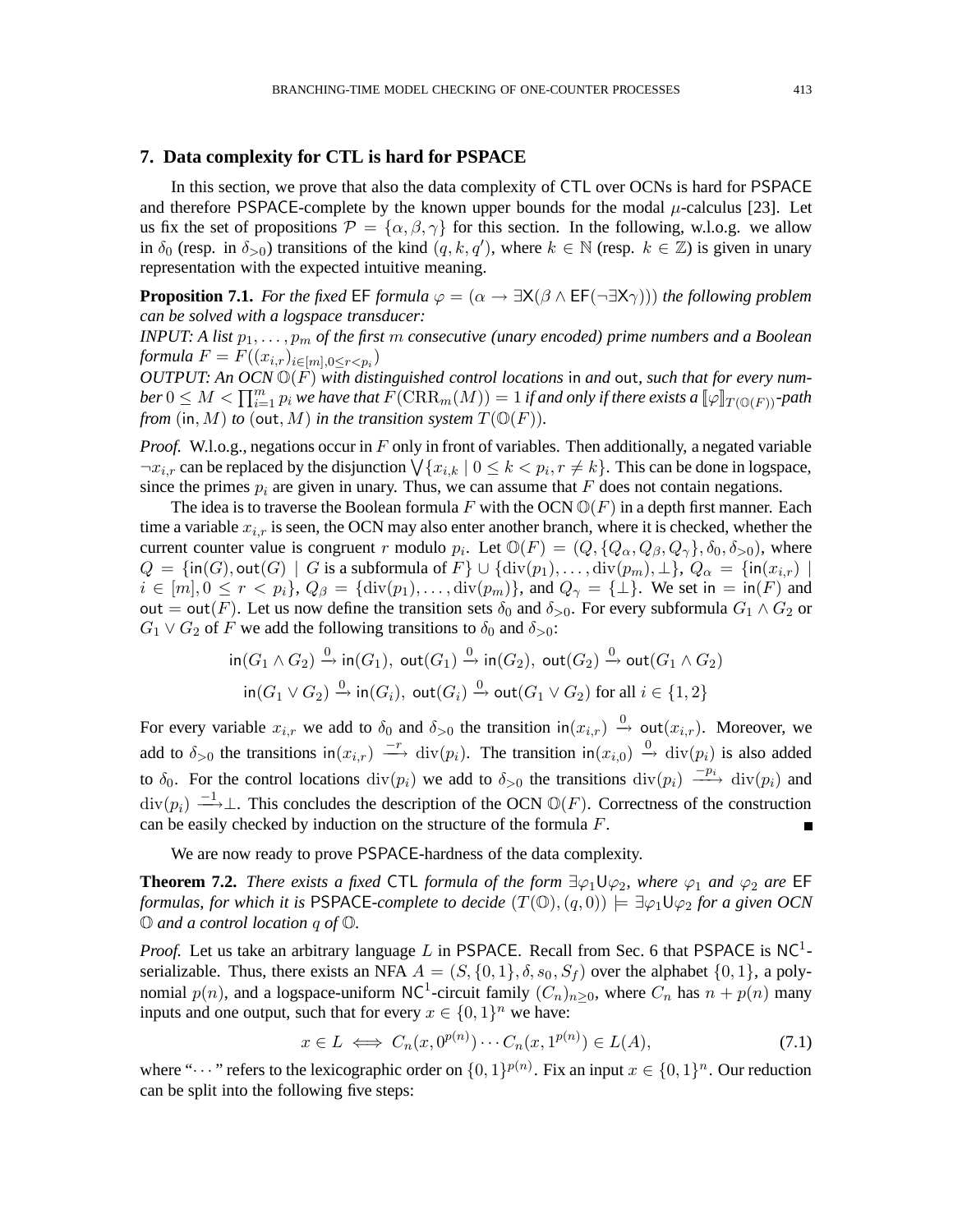*Step 1.* Construct in logspace the circuit  $C_n$ . Fix the the first n inputs of  $C_n$  to the bits in x, and denote the resulting circuit by C; it has only  $m = p(n)$  many inputs. Then, (7.1) can be written as

$$
x \in L \iff \prod_{M=0}^{2^m - 1} C(\text{BIN}_m(M)) \in L(A). \tag{7.2}
$$

*Step 2.* Compute the first m consecutive primes  $p_1, \ldots, p_m$ . This is possible in logspace, see e.g. [9]. Every  $p_i$  is bounded polynomially in n. Hence, every  $p_i$  can be written down in unary notation. Note that  $\prod_{i=1}^{m} p_i > 2^m$  (if  $m > 1$ ).

*Step 3.* Compute in logspace the circuit  $B = B_m((x_{i,r})_{i \in [m], 0 \le r < p_i})$  from Thm. 6.1. Thus, B is a Boolean circuit of fan-in 2 and depth  $O(log(m)) = O(log(n))$  with m output gates and  $B(\operatorname{CRR}_m(M)) = \operatorname{BIN}_m(M \text{ mod } 2^m)$  for every  $0 \leq M < \prod_{i=1}^m p_i$ .

*Step 4.* Now we compose the circuits B and C: For every  $i \in [m]$ , connect the i<sup>th</sup> input of the circuit  $C(x_1,...,x_m)$  with the i<sup>th</sup> output of the circuit B. The result is a circuit with fanin 2 and depth  $O(log(n))$ . In logspace, we can unfold this circuit into a Boolean formula  $F =$  $F((x_{i,r})_{i\in[m],0\leq r. The resulting formula (or tree) has the same depth as the circuit, i.e., depth$  $O(\log(n))$  and every tree node has at most 2 children. Hence, F has polynomial size. For every  $0 \leq M < 2^m$  we have  $F(\text{CRR}_m(M)) = C(\text{BIN}_m(M))$  and equivalence (7.2) can be written as

$$
x \in L \iff \prod_{M=0}^{2^m - 1} F(\text{CRR}_m(M)) \in L(A). \tag{7.3}
$$

*Step 5.* We now apply our construction from Prop. 7.1 to the formula F. More precisely, let G be the Boolean formula  $\bigwedge_{i \in [m]} x_{i,r_i}$  where  $r_i = 2^m \text{ mod } p_i$  for  $i \in [m]$  (these remainders can be computed in logspace). For every 1-labeled transition  $\tau \in \delta$  of the NFA A let  $\mathbb{O}(\tau)$  be a copy of the OCN  $\mathbb{O}(F \wedge \neg G)$ . For every 0-labeled transition  $\tau \in \delta$  let  $\mathbb{O}(\tau)$  be a copy of the OCN  $\mathbb{O}(\neg F \wedge \neg G)$ . In both cases we write  $\mathbb{O}(\tau)$  as  $(Q(\tau), \{Q_{\alpha}(\tau), Q_{\beta}(\tau), Q_{\gamma}(\tau)\}, \delta_0(\tau), \delta_{>0}(\tau))$ . Denote with  $\mathsf{in}(\tau)$ (resp. out( $\tau$ )) the control location of this copy that corresponds to in (resp. out) in  $\mathbb{O}(F)$ . Hence, for every b-labeled transition  $\tau \in \delta$  ( $b \in \{0, 1\}$ ) and every  $0 \leq M < \prod_{i=1}^{m} p_i$  there exists a  $[\![\varphi]\!]_{T(\mathbb{O}(\tau))}$ path ( $\varphi$  is from Prop. 7.1) from  $(in(\tau),M)$  to  $(out(\tau),M)$  if and only if  $F(CRR_m(M)) = b$  and  $M \neq 2^m$ .

We now define an OCN  $\mathbb{O} = (Q, \{Q_\alpha, Q_\beta, Q_\gamma\}, \delta_0, \delta_{>0})$  as follows: We take the disjoint union of all the OCNs  $\mathbb{O}(\tau)$  for  $\tau \in \delta$ . Moreover, every state  $s \in S$  of the NFA A becomes a control location of  $\mathbb{O}$ , i.e.  $Q = S \cup \bigcup_{\tau \in \delta} Q(\tau)$  and  $Q_p = \bigcup_{\tau \in \delta} Q_p(\tau)$  for each  $p \in \{\alpha, \beta, \gamma\}$ . We add to  $\delta_0$  and  $\delta_{>0}$  for every  $\tau = (s, b, t) \in \delta$  the transitions  $s \stackrel{0}{\to} \text{in}(\tau)$  and  $\text{out}(\tau) \stackrel{1}{\to} t$ . Then, by Prop. 7.1 and (7.3) we have  $x \in L$  if and only if there exists a  $[\![\varphi]\!]_{T(\mathbb{O})}$ -path in  $T(\mathbb{O})$  from  $(s_0, 0)$  to  $(s, 2^m)$ for some  $s \in S_f$ . Also note that there is no  $[\![\varphi]\!]_{T(\mathbb{O})}$ -path in  $T(\mathbb{O})$  from  $(s_0, 0)$  to some configuration  $(s, M)$  with  $s \in S$  and  $M > 2^m$ . It remains to add to  $\mathbb O$  some structure that enables  $\mathbb O$  to check that the counter has reached the value  $2^m$ . For this, use again Prop. 7.1 to construct the OCN  $\mathbb{O}(G)$  (G) is from above) and add it disjointly to  $\mathbb{O}$ . Moreover, add to  $\delta_{>0}$  and  $\delta_0$  the transitions  $s \stackrel{0}{\to}$  in for all  $s \in S_f$ , where in is the in control location of  $\mathbb{O}(G)$ . Finally, introduce a new proposition  $\rho$  and set  $Q_\rho = \{ \text{out} \}$ , where out is the out control location of  $\mathbb{O}(G)$ . By putting  $q = s_0$  we obtain:  $x \in L$  if and only if  $(T(\mathbb{O}), (q, 0)) \models \exists (\varphi \cup \rho)$ , where  $\varphi$  is from Prop. 7.1. This concludes the proof of the theorem.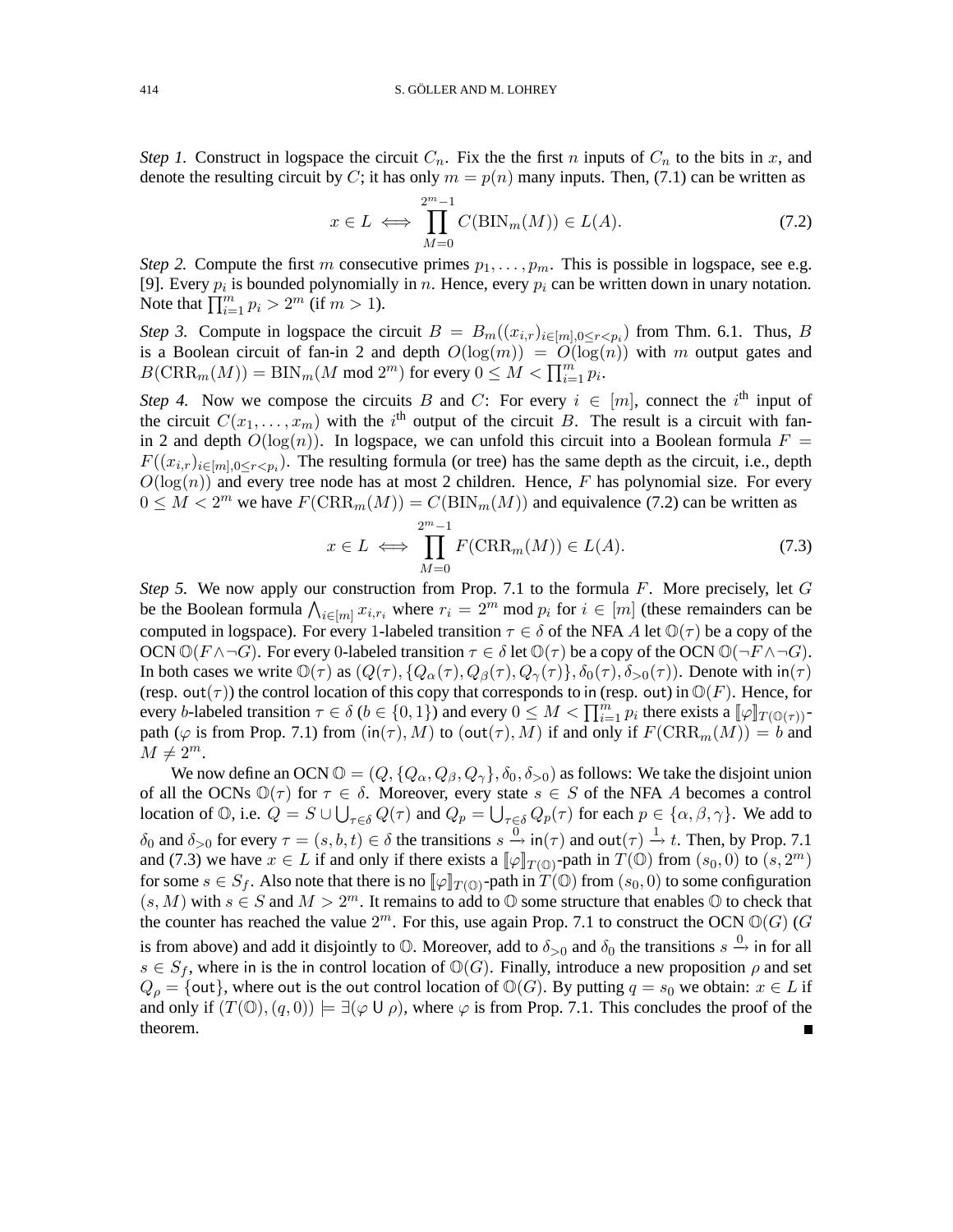By slightly modifying the proof of Thm. 7.2, one can also prove that the fixed CTL formula can chosen to be of the form  $\exists G\psi$ , where  $\psi$  is an EF formula.

#### **8. Two further applications: EF and one-counter Markov decision processes**

In this section, we present two further applications of Thm. 6.1 to OCPs. First, we state that the combined complexity for EF over OCNs is hard for P<sup>NP</sup>. For formulas represented succinctly by directed acyclic graphs this was already shown in [13]. The point here is that we use the standard tree representation for formulas.

**Theorem 8.1.** It is  $P^{NP}$ -hard (and hence  $P^{NP}$ -complete by [13]) to check  $(T(\mathbb{O}), (q_0, 0)) \models \varphi$  for *given OCN*  $\mathbb{O}$ *, state*  $q_0$  *of*  $\mathbb{O}$ *, and*  $\mathsf{EF}$  *formula*  $\varphi$ *.* 

The proof of Thm. 8.1 is very similar to the proof of Thm. 7.2, but does not use the concept of serializability. We prove hardness by a reduction from the question whether the lexicographically maximal satisfying assignment of a Boolean formula is even when interpreted as a natural number. This problem is  $\overrightarrow{P}^{NP}$ -hard by [27]. At the moment we cannot prove that the data complexity of EF over OCPs is hard for  $P^{\text{NP}}$  (hardness for  $P^{\text{NP}[\text{log}]}$  was shown in [13]). Analyzing the proof of Thm. 8.1 in [14] shows that the main obstacle is the fact that converting from Chinese remainder representation into binary representation is not possible by uniform  $AC^0$  circuits (polynomial size circuits of constant depth and unbounded fan-in); this is provably the case.

In the rest of the paper, we sketch a second application of our lower bound technique based on Thm. 6.1, see [14] for more details. This application concerns one-counter Markov decision processes. *Markov decision processes* (MDPs) extend classical Markov chains by allowing so called *nondeterministic vertices*. In these vertices, no probability distribution on the outgoing transitions is specified. The other vertices are called *probabilistic vertices*; in these vertices a probability distribution on the outgoing transitions is given. The idea is that in an MDP a player Eve plays against nature (represented by the probabilistic vertices). In each nondeterministic vertex  $v$ , Eve chooses a probability distribution on the outgoing transitions of  $v$ ; this choice may depend on the past of the play (which is a path in the underlying graph ending in  $v$ ) and is formally represented by a strategy for Eve. An MDP together with a strategy for Eve defines a Markov chain, whose state space is the unfolding of the graph underlying the MDP. Here, we consider infinite MDPs, which are finitely represented by OCPs; this formalism was introduced in [6] under the name *one-counter Markov decision process* (OC-MDP). With a given OC-MDP A and a set R of control locations of the OCP underlying A (a so called *reachability constraint*), two sets were associated in [6]: ValOne(R) is the set of all vertices s of the MDP defined by A such that for every  $\epsilon > 0$  there exists a strategy  $\sigma$  for Eve under which the probability of finally reaching from s a control location in R and at the same time having counter value 0 is at least  $1 - \varepsilon$ . OptValOne(R) is the set of all vertices s of the MDP defined by  $A$  for which there exists a specific strategy for Eve under which this probability is 1. It was shown in [6] that for a given OC-MDP  $\mathcal{A}$ , a set of control locations  $R$ , and a vertex s of the MDP defined by A, the question if  $s \in OptValue(R)$  is PSPACE-hard and in EXPTIME. The same question for ValOne(R) instead of OptValOne(R) was shown to be hard for each level of the Boolean hierarchy BH, which is a hierarchy of complexity classes between NP and P<sup>NP[log]</sup>. By applying our lower bound techniques (from Thm. 7.2) we can prove the following.

#### **Theorem 8.2.** *Membership in ValOne*(R) *is* PSPACE*-hard.*

As a byproduct of our proof, we also reprove PSPACE-hardness for  $OptValOne(R)$ . It is open, whether  $ValOne(R)$  is decidable; the corresponding problem for MDPs defined by pushdown processes is undecidable [11].